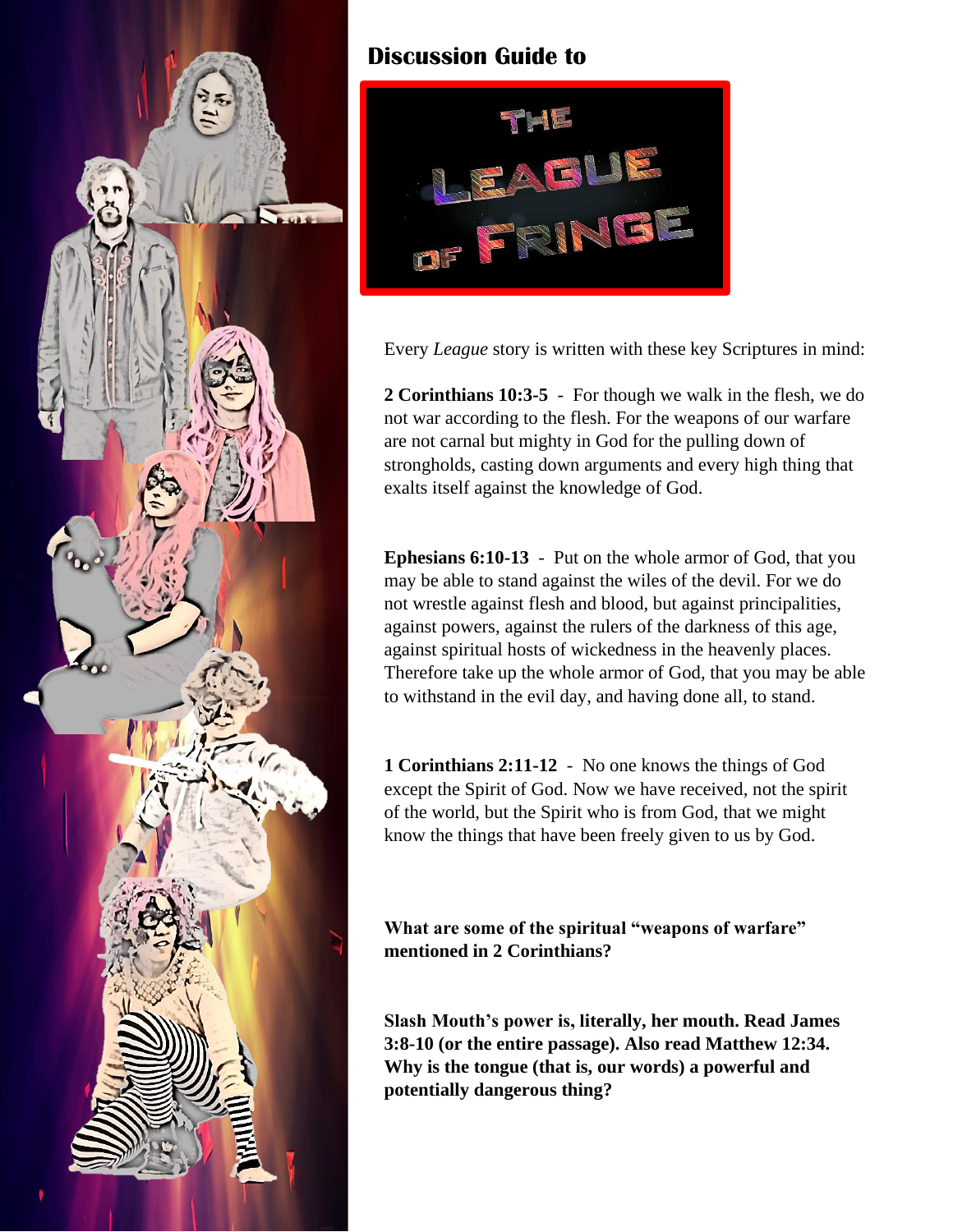

## **Discussion Guide to**



**Foolproof's power is joy. Her alter ego, Fiona Plank, came from quite an unhappy childhood. How can you find joy in the midst of hardship? What** *is* **joy? Is joy the same as being happy?**

**SuperBlade's power is the sword. Read Hebrews 4:12. How is the Word of God like a sword? Why is it "living and powerful"? What does John 1:1 say about Jesus and the Word of God?**

**Why do you think Scarlet Vittorio became a super***villain*  **instead of a super***hero***? What does this say about the power of choice? What makes a person** *want* **to do bad things?**

**Scarlet Venom has to make her own weapons, while the Leaguers actually possess superpowers. How does this relate to a person living on their own in the world versus a person who is following Christ?**

**The Captain and Dominix Evil are, obviously, symbolic of Christ and the devil.** *Christus Victor* **(Christ the Victor) refers to the total victory Jesus Christ achieved on the cross, and the total defeat of sin, death, and the devil. Why do you think this phrase causes pain in Dominix and Scarlet's ears? What was the significance of Jesus dying on the cross and resurrecting afterwards? How did this one event bring humankind victory over sin, death, and the devil? Read Philippians 2:5-11.**